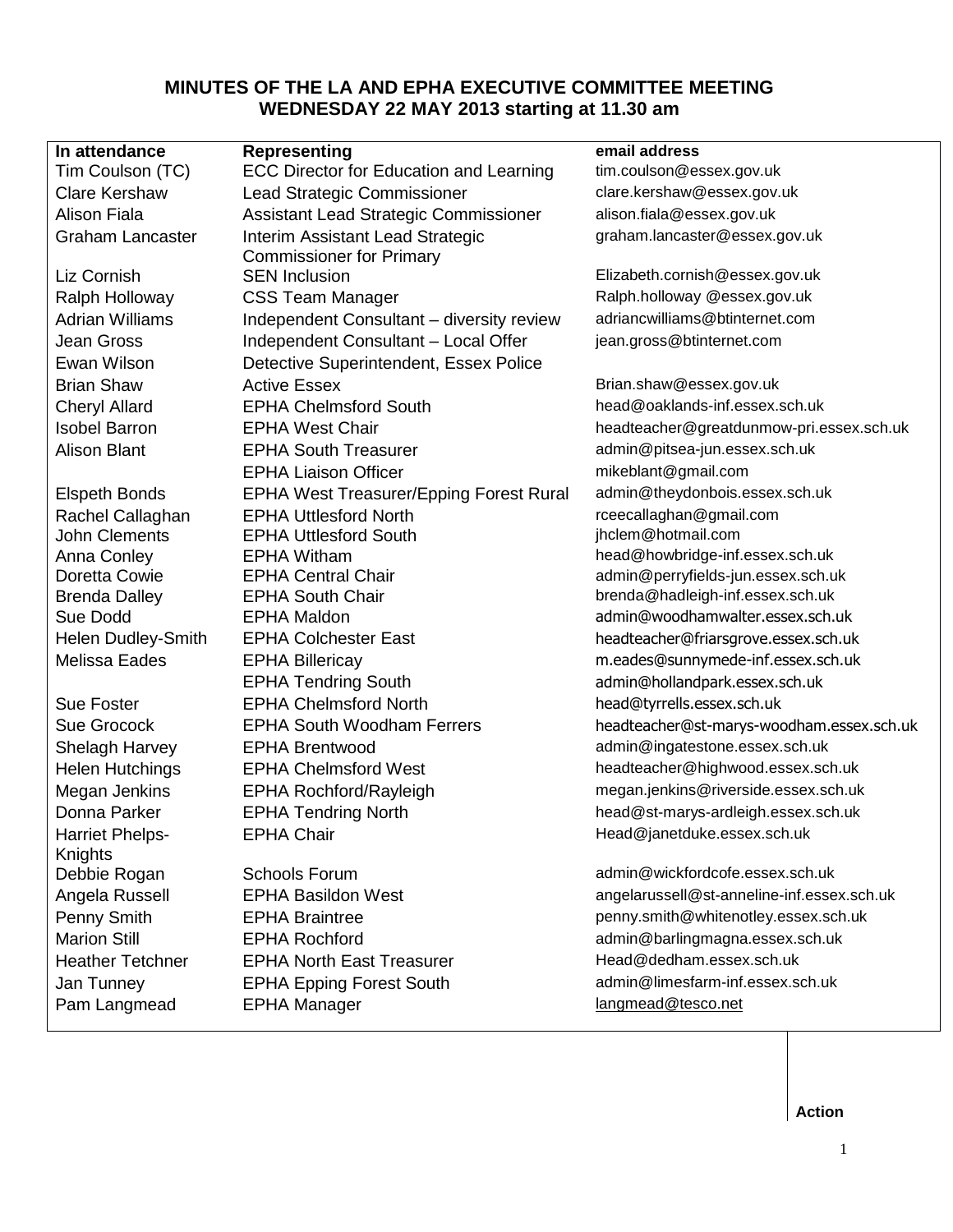### **1. APOLOGIES FOR ABSENCE**

Apologies for absence were received from Simon Billings, Mike Blant, Geraldine Denham-Hale, Chris Eshmade, Ronnie Farrelly, Lorna Handscomb, Nick Hutchings, Pauline MacMillan, Neil Matthews, Jenny McCutcheon, Val Metcalf, Lorna Pigram and Helen Lincoln.

## **2. DIVERSITY IN ESSEX Adrian Williams, Independent Consultant**

Adrian explained that he has been asked by the Local Authority to produce a discussion document considering the definition of diversity in the education community, including consideration of the number and variety of education providers. This involves thinking about what it means to be a child/young person in education in Essex. The review will consider the curriculum, SEN or able provision, rural and urban schooling, collaborative working and schools working in isolation, federations of primaries, and the potential development of alternative models such as vertical or pyramid models (for example as in the American system – a number of schools for pupils 4 through 16 run by an overarching education board).

Adrian explained that he will talk to headteachers, staff, governors and parents to gauge their opinion. He asked if he could contact headteachers on the EPHA Executive, including those who could identify parents at their school who might be willing to speak to him. He is also particularly interested in schools that are considering alternative or challenging arrangements for future working. Adrian's email address is [adriancwilliams@btinternet.com](mailto:adriancwilliams@btinternet.com)

He noted that all information and views will be treated as confidential. His resulting draft report will be shared with Tim Coulson and will be used by the LA as a discussion document for those interested in the future of education in Essex.

Tim noted that the education landscape is changing radically, with some new and different models of school in place or being considered and so it is vital that the LA has a view on future provision which may or may not be under its control. Examples include the new free school in Brentwood, consideration of a new school on the Alderman Blaxill site in Colchester and discussion about a free school in Harlow to run alternative provision. Tim noted that out of 102 free schools being opened nationally, 70 are led by teachers.

John Clements noted that he would like to see the final report used to shape and take the lead on education provision in Essex, rather than the LA simply following the lead of Central Government.

Helen Dudley-Smith argued that the development of diverse models of provision could be increasingly positive for education and that everyone is interested in exploring and being aware of the concrete evidence of the impact of collaborative partnerships.

#### **3. MATTERS ARISING FROM THE EXECUTIVE MEETING**

## **a) Admissions criteria**

John Clements explained that he has serious concerns about the change to admissions criteria, determined by Councillors, which has resulted in siblings taking priority over distance. This has changed the Local Authority admissions policy for community and voluntary-controlled schools. He argued that he now has a number of families who are unable to send their children to their local school because places are taken up by siblings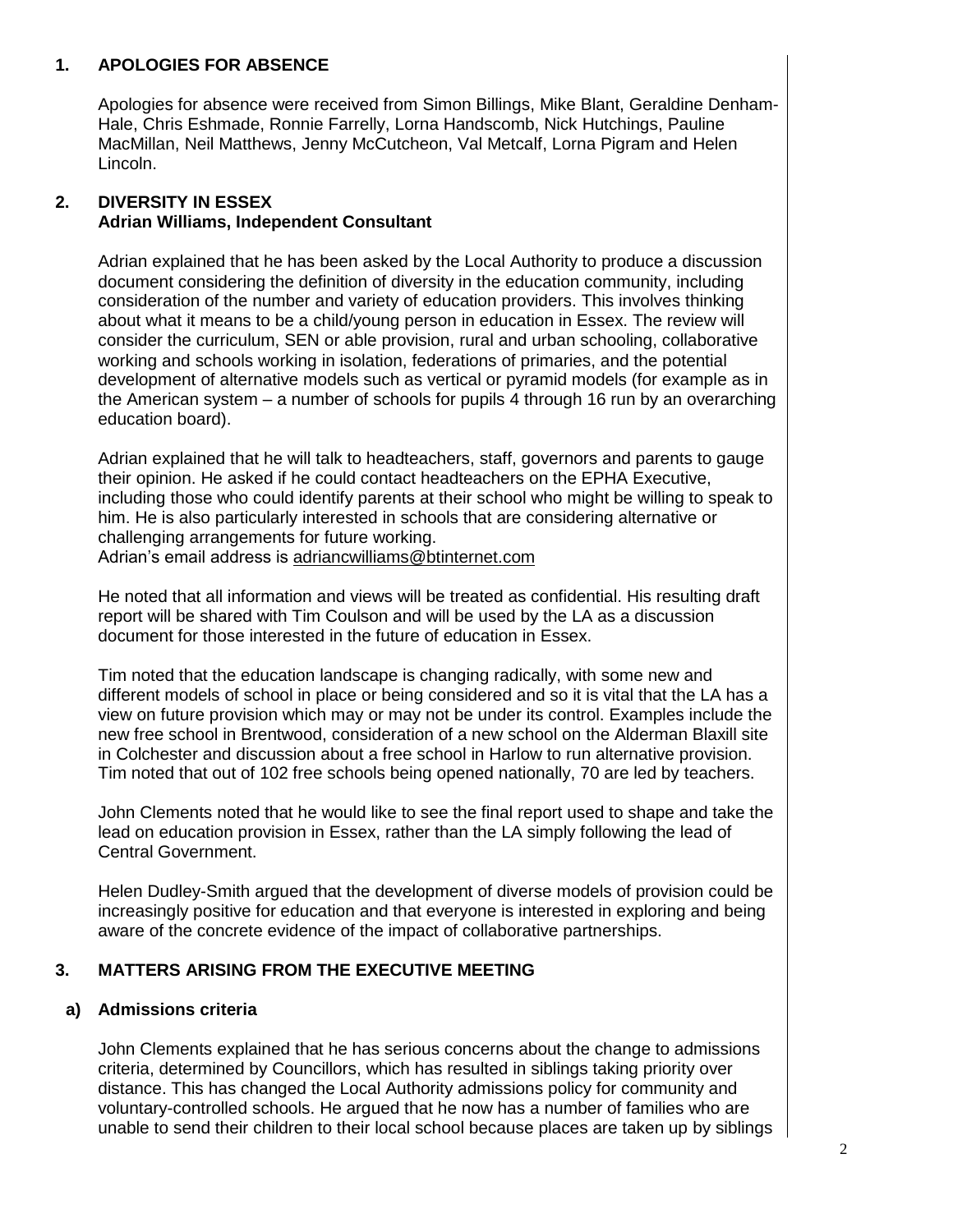of pupils already on roll, who may not live locally to the school. John wants to know how the policy can be reversed. He noted that all schools, including Voluntary Aided and Academies, who were not affected by the policy change were consulted, which he found perverse. He stressed that his concern is not with Planning and Admissions who simply implement the policy, but with the 12 councillors on the Admissions Forum who voted to change the criteria.

Tim Coulson explained that legally all schools must be consulted on changes to the admissions criteria, whether or not they are directly affected. He noted that the post bag about admission is enormous, with concerns from parents, schools, MPs and County Councillors (who are lobbied by their constituents). Change is inevitably slow as arrangements have now been fixed for September 2014; the next consultation on admission arrangements for 2015 will almost certainly include consideration of this decision about siblings taking precedent over distance.

Cheryl Allard expressed her concern about the shortness of the preparation period leading up to increasing numbers of admissions in September 2015. Tim agreed, but explained that these discussions cannot begin until funding arrangements for 2015 from DfEare agreed. He reminded the Executive that there is a real crisis across the country over insufficient primary school places. This year, however, Essex County Council was pleased to have offered a school place to all Reception children, which was not the case in every authority. He discussed the challenge of the expansion of existing schools versus the development of brand new schools. Debbie Rogan said that the information and communication with schools about future planning and admissions is still not effective enough. Tim said that the procedure in past years has been identify a specific need in an area and then talk to an individual school about possibly accommodating that need; he noted that in future the LA will increasingly talk to groups of schools to talk about the planning and admission needs in the area. This was welcomed by headteachers.

#### **b) Foundation Stage funding**

Shelagh Harvey asked if the paper produced by the EYFS funding group had been received by Tim and asked what the LA's long term view was in respect of funding the Foundation Stage in schools.

Tim explained that a proposal will be presented to the Schools Forum meeting in July, recommending the re-instatement of a separate AWPU (Age Weighted Pupil Unit) for Foundation Stage and Key Stage 1 funding for the 2014/15 financial year. Shelagh asked whether this would impact particularly negatively on Junior schools. Tim replied that the re-allocation of funding might either be from the primary education budget or the education budget as a whole – his preference is for the latter. He noted that he frequently hears eloquent arguments from secondary headteachers who accept the importance of the Early Years Foundation Stage, forming the foundation of a child's whole education.

#### **c) Data**

It was **AGREED** that the analysis of data and statistics carried out by the LA must be contextual and must not make generalised statements based on un-qualified data.

#### **d) The future of Area Development Group meetings**

The EPHA Manager noted that each ADG had, at the meeting in May, considered the future of the group in their area. A number of questions had arisen which made it difficult for the groups to decide the value of continuing the termly meetings. These included the future (or otherwise) of Schools' Facilitators who were regarded as a key member of the group, offering (mostly) excellent liaison and communication between headteachers and other professional partners. In addition, there was uncertainty about the availability of the Quadrant Commissioners and whether they found the meetings useful and purposeful.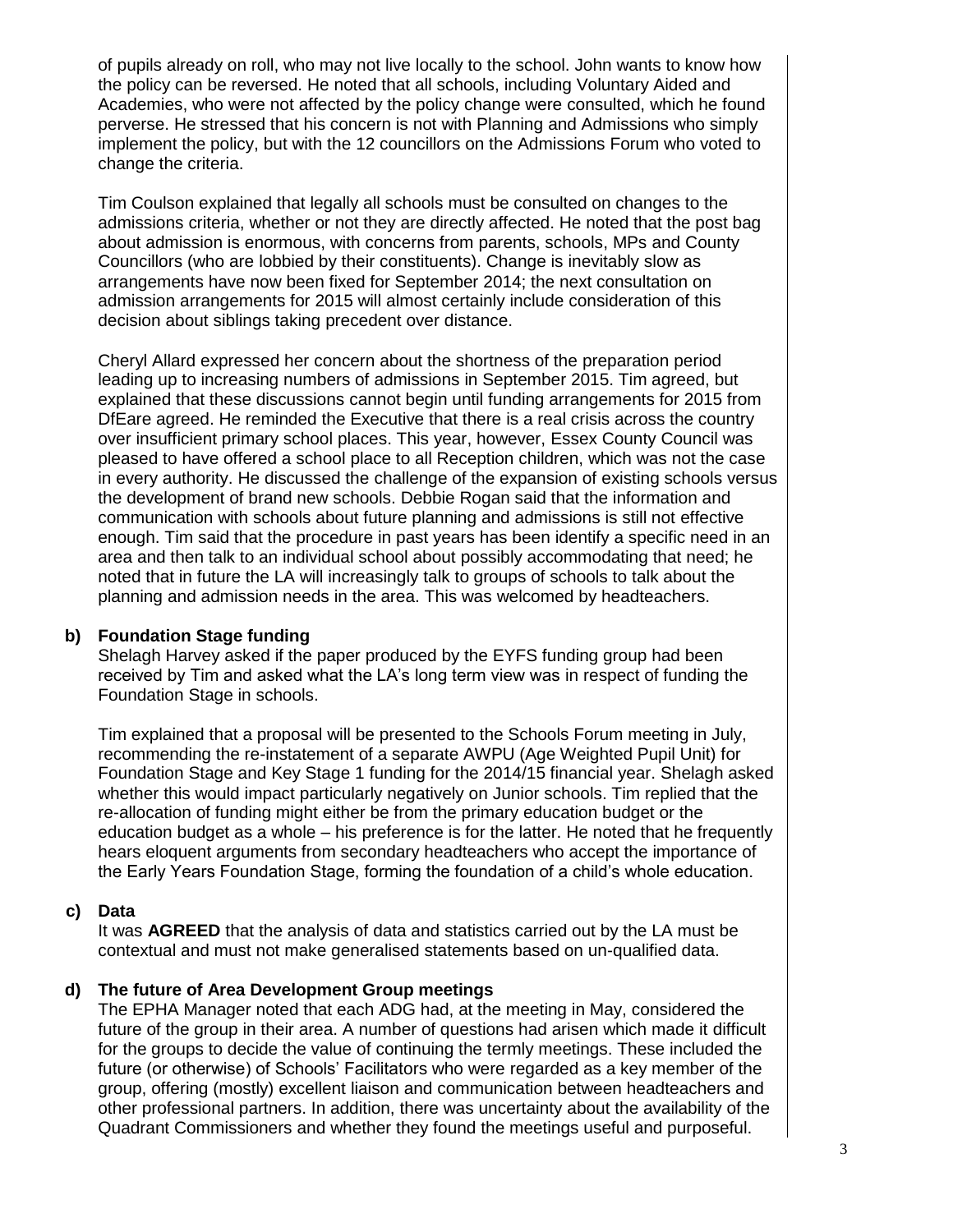The EPHA Manager noted that there was some ambivalence across the four quadrants, largely based on the effectiveness of the group and the engagement of headteachers. The North East group was highly regarded by all participants and they strongly wished to continue the meetings. The South and Central (Mid) groups were broadly in favour of continuing whilst the West group did not feel it was a worthwhile meeting. It was explained that the three West districts, Harlow, Epping and Uttlesford are both geographically and socially diverse and that attempting to determine a common focus for all three, whether educationally or socially, has not been successful within the ADG.

Tim Coulson noted that the funding for the School Facilitator role is being reconsidered and this may be continued. If so, the scope and job description of the role will be reviewed. Graham Lancaster stated that Quadrant Commissioners will continue to be able to attend the ADG meetings.

Sue Foster argued that the remit of the groups has changed over time: originally they were set up to support the extended schools core offer and to share good practice in Local Delivery Groups. This extended to considering the data and needs analysis for the locality with the aim of creating an area action plan; this had limited success. Sue argued that there used to be a greater focus on education but that the ADGs now tend to focus more on social care issues.

The EPHA Manager noted that the most successful group is led by a proactive Chair who shapes the agenda to drive local issues and concerns. It was **AGREED** that:

- the **North East group** will continue and a date for the next meeting has been agreed (Thursday 3 October at 9.30 am at Weston Homes Community Stadium)
- the **Central (Mid) group** will hold another meeting and will discuss the future purpose and rationale of the meetings, before deciding whether to continue (meeting on Monday 23 September at 10.00 am at Chelmsford City Football Club)
- the **South group** will hold another meeting and will discuss the future purpose and rationale of the meetings, before deciding whether to continue (meeting to be advised)
- the **West group** will not continue, but may be re-established if a future need is identified.

## **4. CHILD SEXUAL EXPLOITATION**

Detective Superintendent Ewan Wilson introduced himself to the Executive. He is the lead for child protection and sexual exploitation within the Command for Crime and Public Protection. He explained that he has overall responsibility for all child protection, safeguarding and sexual exploitation teams in the police force within Essex.

His work over the last ten years has focused on the rise of the sexual exploitation of children and young people as typified by recent case studies, such as the sex ring in Rochdale. This is a national issue and has the highest priority in all government departments. DS Wilson is asking schools to help identify children at risk and to help prevent future abuse and he is convinced that a base of knowledge is in schools.

It was noted that there have been four conferences focusing on this issue across Essex in recent months and the NAHT conference noted the considerable and worrying explosion of child sexual exploitation nationally.

Sexual exploitation often starts at 12 – 13 years but there are increasing number of younger children involved – CEOP has calculated an increase of 16% year on year. The models of grooming children have changed with the use of the internet and child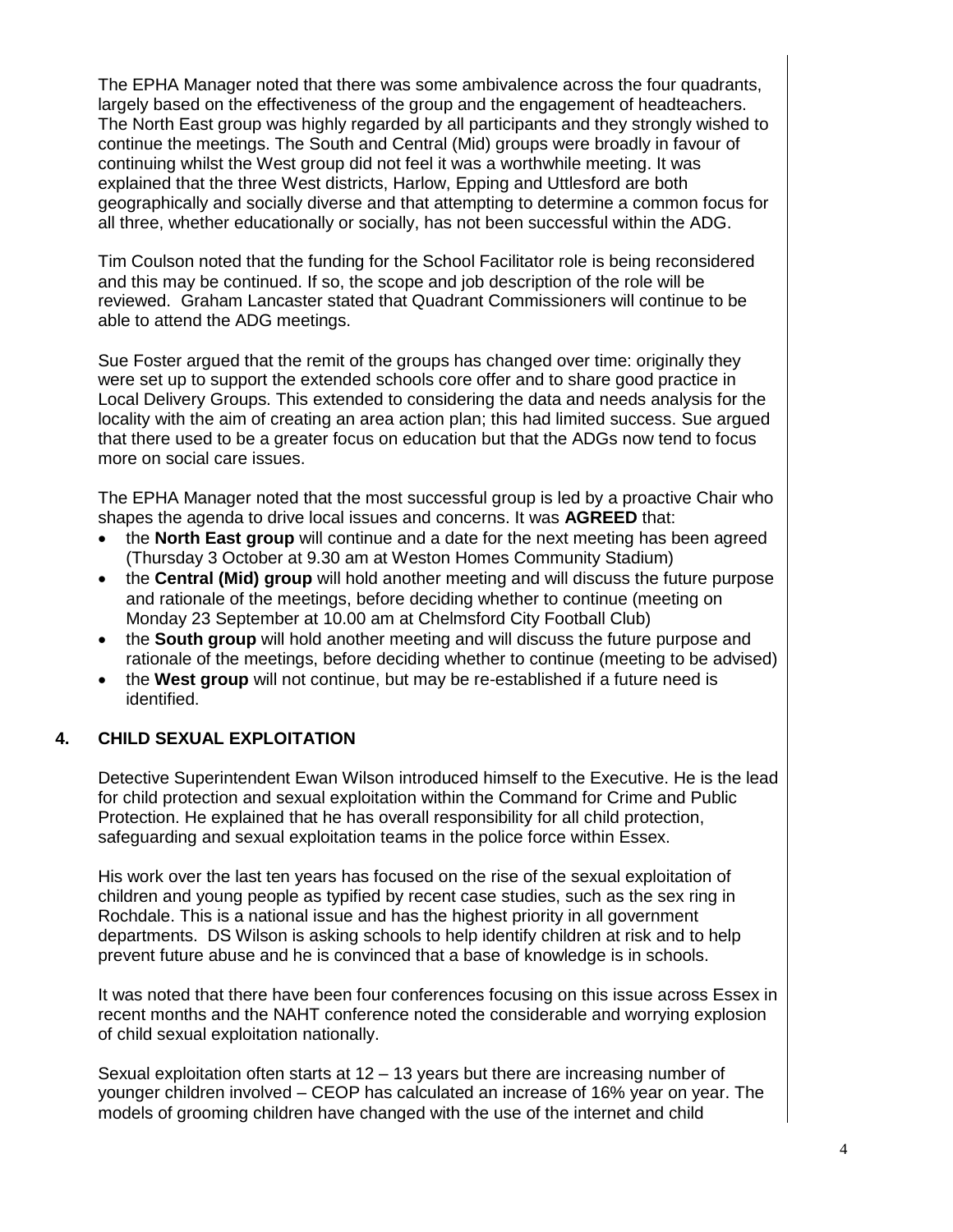facilitators. DS Wilson reminded heads that these are predatory adults seeking to secure sexual favours and activity by offering something in return, such as drugs, payment for mobile phone contracts etc This has made the relationship much more complex than sexual abuse and sometimes the victim doesn't accept that they are being abused, but are part of a two way relationship.

Trafficking of children is common place and, unlike the sharing of information, is not respectful of authority boarders – this slows down the detection of the abuse.

Vulnerable children are especially vulnerable, including:

- Looked after children:
- Children leaving care;
- Children missing from home;
- Children with learning difficulties.

DS Wilson mentioned a couple of websites/chat rooms that are particularly favoured by predators and paedophiles, particularly Omegal, which is a chat room for strangers to meet. This includes more and more UK based sexual images of children.

Essex has taken action in relation to child exploitation, including:

- Essex Safeguarding Children Board (ESCB) sponsored task and finish groups established;
- Southend and Thurrock SCBs engaged and fully supportive;
- Representatives from many agencies and authorities;
- Strategic SET CSE group established;
- Development of problem profile based upon intelligence;
- Awareness raising 350 practitioners;
- Toolkit for risk assessment agreed and signed off;
- CSE Champions nominated in each agency.

It was agreed that training on CSE should be given to schools and particularly during the CP designated lead training courses, as these people are likely to the be the CSE champion in their school (if one is nominated).

DS Wilson asked for the following support from headteachers:

- Acknowledge that CSE is relevant to Essex and on occasion the victim may be a pupil in one of our schools
- Encourage staff to attend the awareness sessions
- Encourage staff to be proactive and look for signs
- Perhaps nominate a CSE champion
- Look at the school's E-safety policy and training is it fit for purpose?
- Nominate a representative to join the SET Strategic CSE group.

Headteachers were reminded that Local Community Police officers should be available to offer support and training to schools.

## **5. EXCLUSIONS AND REDUCED TIMETABLES and UPDATE ON REVIEW OF PUPIL REFERRAL UNIT PROVISION**

Ralph Holloway noted that this agenda item is particularly apposite as excluded pupils are often vulnerable young people with time on their hands. His purpose at the meeting was to find out from schools how big a problem there is with children on reduced provision and timetables and to review how the LA is responding to this problem.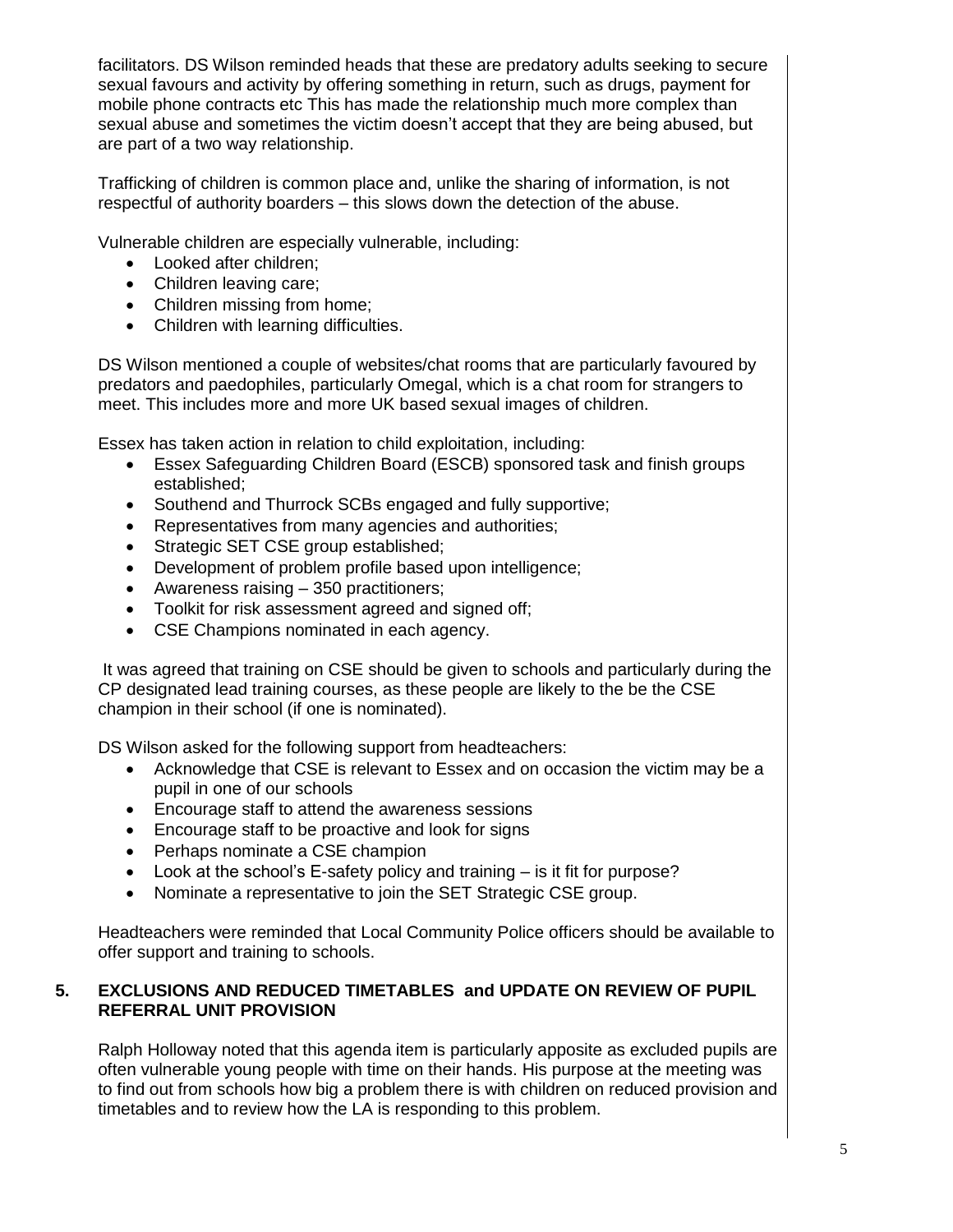Ralph suggested that he sends out a pro forma survey to all schools asking about any children on a reduced timetable and their circumstances and this information can be used to offer support or to feedback the problems to other agencies.

Brenda Dalley suggested that reduced provision can be the only way of managing some children who otherwise would be permanently excluded from school. Ralph accepted this and explained that the questionnaire is not intended to catch schools out, but to find out the scale of the problem. It should identify if there is a geographical trend, which is likely, and perhaps establish a forum to enable schools to discuss and solve the challenges these pupils offer.

He reminded headteachers that the formal consultation with secondary schools about provision in Pupil Referral Units is underway. He noted that from April 2014 the funding for PRUs is to change and will be based on a place plus funding formula, which will make it difficult to maintain primary provision in PRUs. The preferred model for Essex is to expand the GROW project, offering specialist provision in small units in schools.

## **6. LOCAL OFFER**

Jean Gross, an independent consultant and expert, is leading on the establishment of the Local Offer for Essex. She reminded headteachers that offering effective support and provision for Special Educational Needs and Disability is always a challenge; the current system is financially out of control and the outcomes for children and young people with SEND are hugely variable. There is a crisis of confidence about support for children with SEND.

Jean noted that Essex is the third largest authority in the country, but has by far the biggest number of Statemented pupils with 1000; by comparison, Kent, which is bigger than Essex, has 750 children with Statements.

The Local Offer is Government legislation triggered by the need to give parents better information about services for children with Education Health Care Plans. It covers education, health and social care services. The Local Authority is required to produce a plan, but is not responsible for delivering the whole plan.

By September 2014 local authorities will be required to publish and keep under review information about services available for C&YP with SEND. It needs to be precise in drawing the line between what early years, schools and colleges should provide or commissions from their own budgets and what the local authority should provide or commissions.

The Local Offer will cover:

- Special educational provision
- Health provision
- Social care provision
- Other educational provision
- Training provision
- Arrangements for C&YP to travel to schools, colleges and early years education.

Regulations will set out:

- Information local authorities should include
- How it is to be published
- Who is to be consulted
- How the LA will involve C&YP and parents when preparing the Local Offer.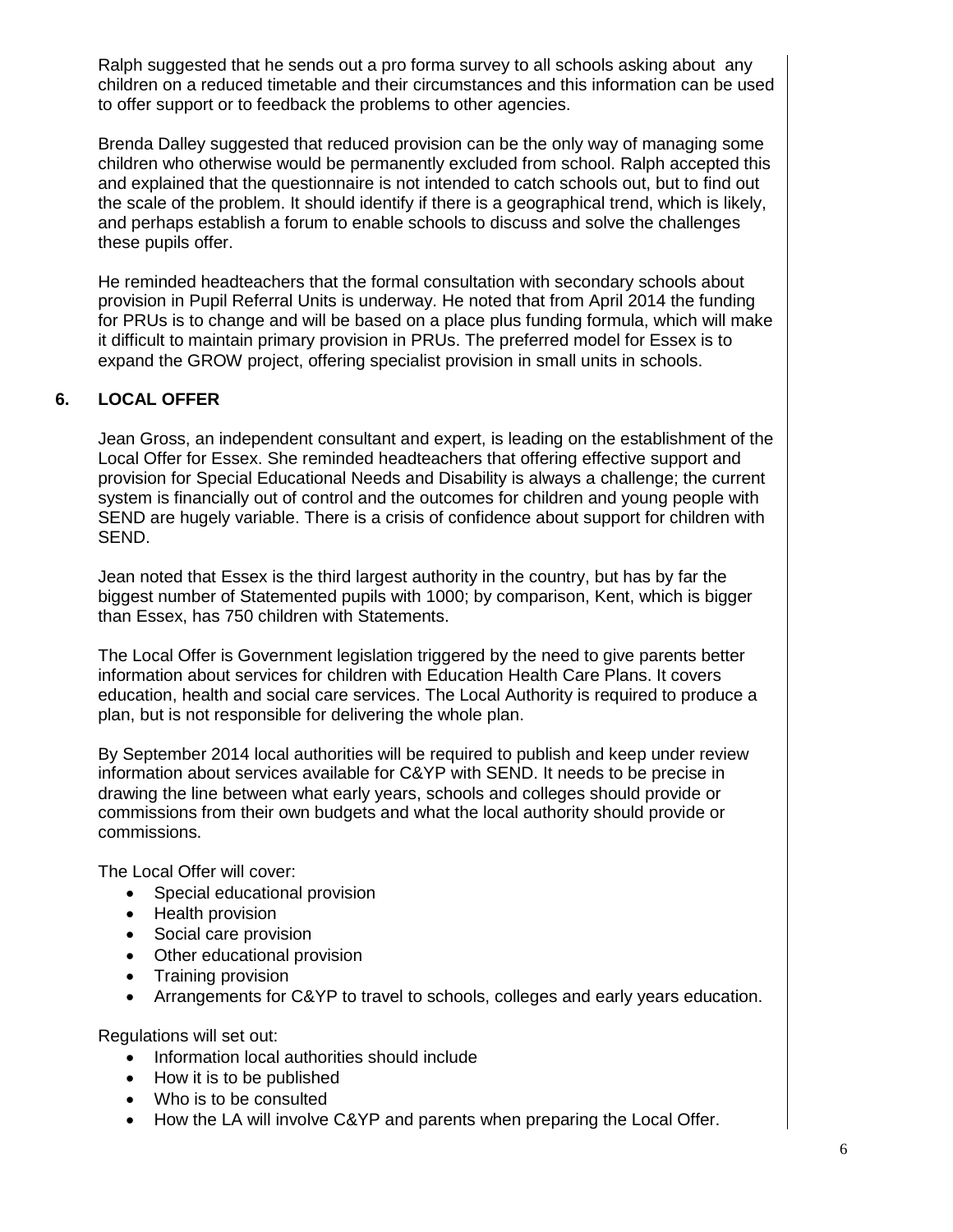Jean acknowledged that parents often say that they want a directory of services that enable them to live more ordinary lives.

The Local Offer will be delivered at different levels. For schools, the support for SEND will include teaching, curriculum assessment, extra-curricular support, pastoral support and accountability. It is essential for schools to focus what activities will improve outcomes for all children and their will be a requirement to publish information on the school website about the offer.

Jean suggested that it is a chance for renewed engagement with health and social care and will provide better opportunities for children who already have statements.

The LA is engaging parents through a series of events and it was agreed their should also be engagement with young people. A number of working groups with a specific focus have been established, including autism, speech and language etc and these need to involved schools (particularly SENCos), health, social care and parents. Their remit is determine what each specialist area needs from the Local Offer.

The group discussed the long-established problem that certain schools have a good reputation for managing and supporting SEND, whilst others actively avoid taking on these children. It was agreed that collaboration was key and it was necessary to have challenging conversations with schools. One headteacher suggested that it was important that children with SEND should be identified pre-school and that parents should be required to visit local schools to find out and discuss which can best meet their child's needs, rather than a school simply being named based on anecdotal information.

The group also discussed why Essex have so many children with Statements, suggesting that this is because it is the only way of accessing some kinds of essential support, such as Specialist teacher teams. Tim Coulson noted that there is a lot of work going on related to this area and the LA is keen to involve heads and their staff in the discussion.

# **7. ACTIVE ESSEX**

Brian Shaw referred to guidance (circulated at the meeting) for primary schools on the use of the Sport Premium. This amounts to a lump sum of £8,000 per school plus £5 per pupil and will be paid for two years. The funding is being provided by central Government "to improve the quality and breadth of PE and sporting provision." The funding is ring fecnced for PE and school sport; however, schools should prioritise the following if they are to show an impact:

- Improvement
- Sustainability
- High quality PE
- Effective PE leadership
- Sporting provision

The Government and Ofsted will provide schools with information on effective practice taken from case studies provided by the very best award winning schools, and Ofsted will cary out an impact survey reporting on the first year's expenditure. They will require schools to include details about their sporting provision on their school website, alongside their curriculum information.

School's responses to the question: How might ActiveEssex/LA be able to help?

- Provide information directly to headteachers
- Provide information on recommended partners ActiveEssex will provide a directory of providers and indicate which are recommended endorsed by schools and/or the LA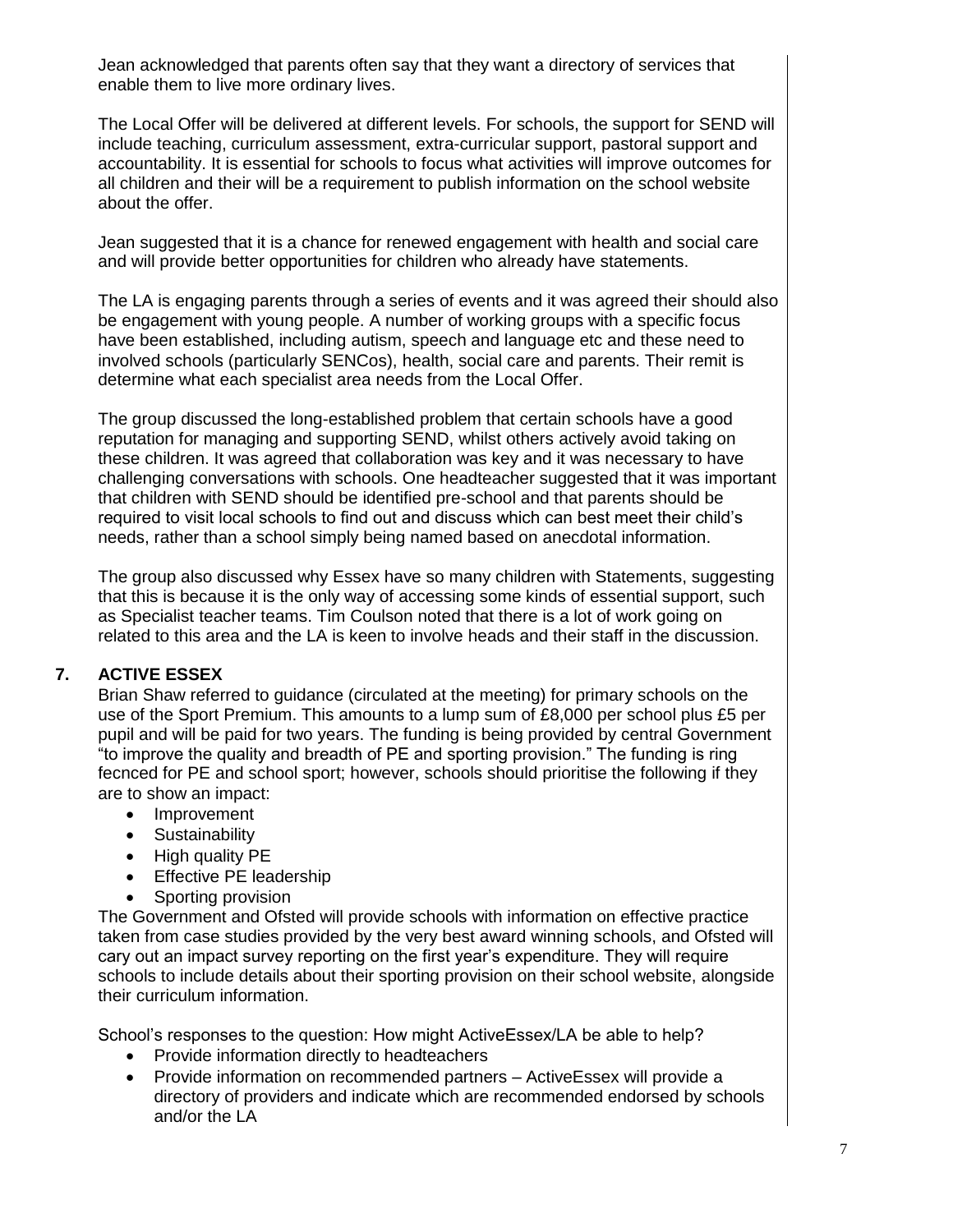- Facilitate collaborative partnership
- Provide support and advice
- Advise and support PE coordinators in schools
- Help to audit needs and compile action plan
- Provide extra events and competitions
- Provide information on events and training opportunities
- Provide training for staff in schools
- Provide resources
- Provide case studies
- Provide exemplar SLAs (or protocols) to be used when employing/engaiging outside providers.

ActiveEssex/Local Authority agreed actions:

- Introduce (from September) a Primary PE bulletin for schools each month, supplying information as requested above
- Operate an ActiveEssex club/coach quality mark, pinpointing schools to providers who deliver high standards of coaching, teaching or both.
- Implement training programme to support providers.
- Plan extended training calendar for schools.
- Access primary heads' area meetings to provide further advice and assist with the co-ordination of local working.
- Continue the Essex Carrying the Flame programme of work,
- Gaid more detailed information around Sport Premium to provide to schools.
- Identify and implement Exemplar Primary Practitioners.

Brian reminded the Executive that Local Sports Partnerships already receive funding of £26,000 to deliver Level 2 competition within the partnership and so should not be charging schools for this.

[Brian.shaw@essex.gov.uk](mailto:Brian.shaw@essex.gov.uk)

#### **5. SOCIAL CARE UPDATE**

Helen Lincoln had sent her apologies for the meeting. In her absence, Tim Coulson gave a brief social care update:

## **a) Family Solutions**

Referrals have come from schools, the Education Welfare Service, CAMHS, the police, Social Care and the Youth Offending Team for a wide variety of reasons including (but not exclusively):

- domestic abuse
- mental health issues
- parenting
- substance abuse
- financial problems
- young boys (in particular) accessing inappropriate material on-line

It was confirmed that from October there will be an additional four teams across the County and the referral criteria will be widened, making the service accessible for many more families. It was noted that, until that time, the MAAGs are still in operation and will offer support following referrals.

Family Solutions will work with families for up to a year, who have two or more of the following difficulties: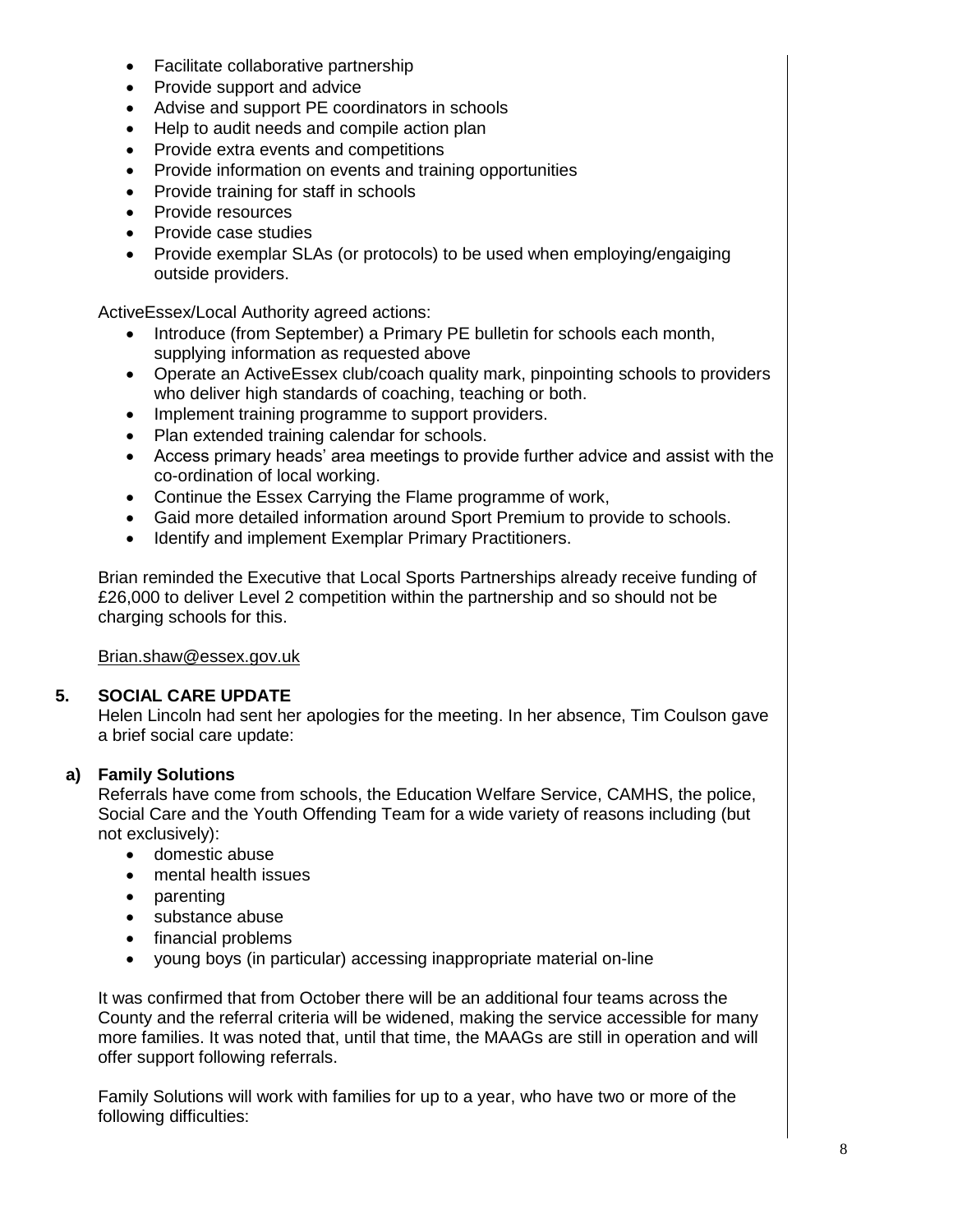- No member in work
- Significant non-school attendance
- Members involved in crime or anti-social behaviour
- Affected by domestic violence
- Living with drug and/or alcohol misuse
- Children in need and open to social care
- Children exhibiting significant behavioural difficulties
- Facing eviction or with significant rent arrears or neighbour disputes
- One or more member of the household with (tier 2) mental health needs

## **b) Effective Support for Children and Families in Essex**

The guidance has now been signed off and has been circulated to all schools. It was **AGREED** that this document was very useful and should be disseminated as widely as possible. It is available on the Integrated Working portal for the Children's Workforce in Essex [https://ecclms.co.uk/iwp01\\_login.asp?sqrv=jkytgr4xya](https://ecclms.co.uk/iwp01_login.asp?sqrv=jkytgr4xya)

or on the Essex Safeguarding Children Board website<http://www.escb.co.uk/> or on the **EPHA website**

http://www.essexprimaryheads.co.uk/info-and-documents/safeguarding

## **c) Working Together**

This document has been revised and the most up to date version is now available on the Essex Safeguarding Children Board website and the EPHA website. <http://www.essexprimaryheads.co.uk/info-and-documents/safeguarding>

The SET procedures are being revised in light of the re-publication of Working Together.

### **d) Domestic Violence**

The police have set up a central referral hub which will give information about how information is sent to all agencies. Over the next 8 months proposals for improved communication will be developed and shared. Currently schools in some areas receive information but this is not routine or consistent.

### **e) Child Protection/Children in Care - Ofsted inspection**

This will take place in September.

### **f) Social Care staffing**

It was reported that social care staffing is generally more stable but there are some pockets where there is more difficulty retaining or recruiting staff.

#### **6. UPDATE FOR EXECUTIVE**

Tim Coulson referred briefly to a paper circulated at the meeting, giving the Executive members a number of updates. These included:

- **a) Council elections** the election of Councillor Ray Gooding as Cabinet Member for education in Essex.
- **b) Ofsted inspections** there were 151 inspections across Essex (not including the additional 8 that had been notified this week!) and the progress and outcomes for inspected schools is encouraging.
- **c) Primary "partnership" conferences** four conferences were held across the county and these were attended by headteachers and Chairs of Governors in 70% of schools. Further information can be accessed at [http://www.essex.gov.uk/Business-Partners/Primary-schools-](http://www.essex.gov.uk/Business-Partners/Primary-schools-excellence/Pages/Default.aspx)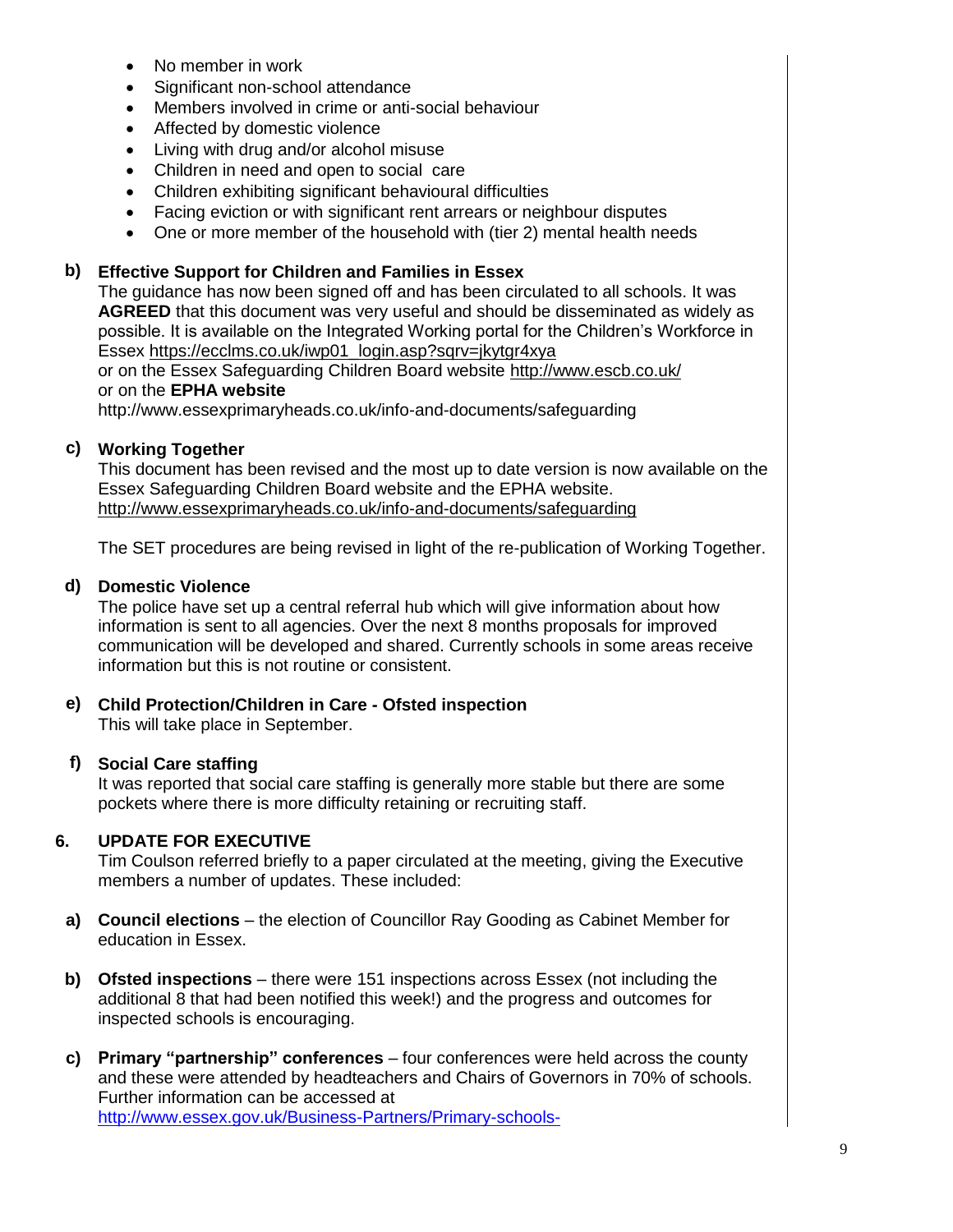- **d) The Tail** a book about England's national tail (those achieving below the benchmark of 168 GCSE points) has been sent to all schools.
- **e) PISA results** in absolute terms England's performance (at GCSE) has remained constant (out of 65 countries) but relatively we are falling behind. 12 systems significantly outperform England in reading, including Japan, Belgium and Norway. Cutting the attainment gap by half would increase England's postion in reading by six places and by 14 places in mathematics. Essex is below national average in respect of the performance of pupils eligible for free school meals.
- **f) Pupil Premium update**  the average primary in Essex currently receives £28,000 pupil premium grant. In 2013/14 the per-eligible pupil amount will increase to £900 and the following year it will increase to £1,200.

## **g) SEN Developments:**

- Engaging parents widely about the SEN system and the Government plans for change in 2014
- Developing specialist hubs of expertise to support children with autism
- Building on excellent practice in many parts of the county with the aim of reducing permanent exclusions of primary aged children to zero.
- Increasing by 10% the number of additional educational psychologists to support earlier intervention.
- Developing a business case for the May Schools' Forum meeting to consider "investing to save".
- Introducing a new funding formula for special schools and new arrangements for funding pupils with SEN for all post-16 providers.
- **h) Essex Education Services School and Setting Effectiveness model** business model based on an integrated school effectiveness training, consultancy and support service, including leadership, governance, teaching, Human Resources, Finance and SEN/Inclusion.

#### **7. SCHOOL IMPROVEMENT UPDATE – PRIMARY MATTERS**

Graham Lancaster, Interim Assistant Lead Strategic Commissioner for Primary

## **a) Quadrant Commissioner team**

The team from September will consist of 12, including some permanent staff and some serving headteachers who are seconded for a year. There will interviews on Friday, which will be supported by EPHA representatives.

## **b) Ofsted inspection outcomes**

As reported by Tim, the outcomes for schools are continuing to improve and a huge number of Essex schools have been inspected this year.

## **c) Visits to "good" and "outstanding" schools**

The QC team is visiting all schools across Essex, including those that are judged to be "good" and "outstanding", to ensure that the school improvement team continue to know and be aware the strengths and characteristics of all schools across the county. Graham stressed that these visits have no pre-determined agenda and are aimed to strengthen the partnership between all schools and the LA.

# **d) NET (National Education Trust) review**